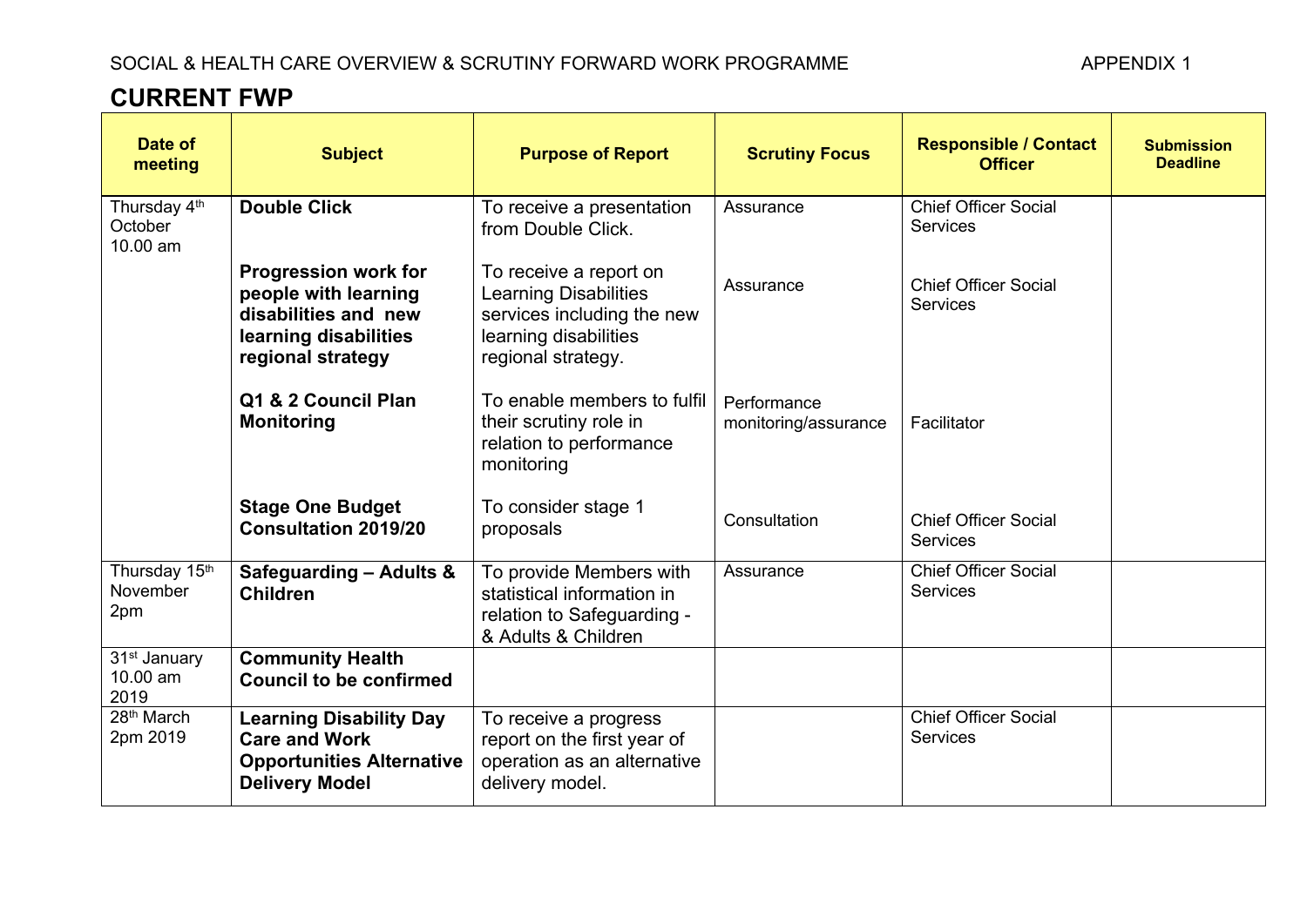## SOCIAL & HEALTH CARE OVERVIEW & SCRUTINY FORWARD WORK PROGRAMME

|                         | <b>Q3 Council Plan</b><br>monitoring                                                           | To enable members to fulfil<br>their scrutiny role in<br>relation to performance<br>monitoring           | Performance<br>monitoring/assurance | Facilitator                                    |
|-------------------------|------------------------------------------------------------------------------------------------|----------------------------------------------------------------------------------------------------------|-------------------------------------|------------------------------------------------|
| 23 May 2019<br>10.00 am | <b>Third Sector update</b>                                                                     | Annual review of the social<br>care activities undertaken<br>by the third sector in<br><b>Flintshire</b> |                                     | <b>Chief Officer Social</b><br>Services        |
|                         | <b>Annual Directors Report</b>                                                                 | To consider the draft<br>report.                                                                         |                                     | <b>Chief Officer Social</b><br><b>Services</b> |
| 18 July 2019            | 2018/19 Year End<br>Reporting<br><b>Council Plan Monitoring</b>                                | To enable members to fulfil<br>their scrutiny role in<br>relation to performance<br>monitoring           | Performance<br>monitoring/assurance | Facilitator                                    |
|                         | <b>BCUHB &amp; Welsh</b><br><b>Ambulance Services</b><br><b>NHS</b> (Trust to be<br>confirmed) | To maintain regular<br>meetings and promote<br>partnership working.                                      |                                     | Facilitator                                    |

**Regular Items**

| $1.17$ and $1.17$<br>Month | <b>Item</b>         | <b>Purpose of Report</b>                                                                             | <b>Responsible/Contact</b><br><b>Officer</b> |
|----------------------------|---------------------|------------------------------------------------------------------------------------------------------|----------------------------------------------|
| Nov/Dec                    | <b>Safeguarding</b> | To provide Members with statistical information in<br>relation to Safeguarding - & Adults & Children | <b>Chief Officer (Social</b><br>Services)    |